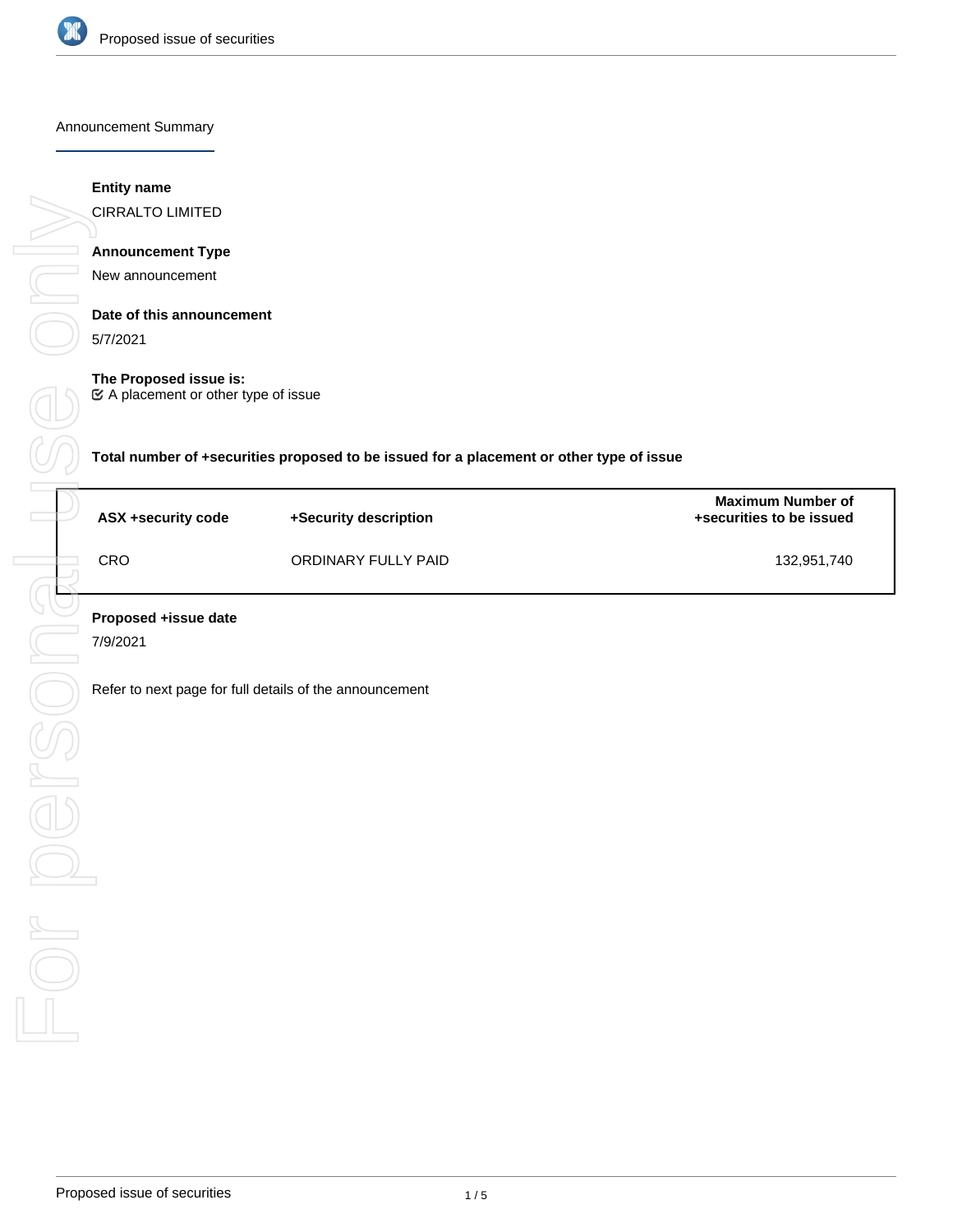

## Part 1 - Entity and announcement details

## **1.1 Name of +Entity**

CIRRALTO LIMITED

We (the entity named above) give ASX the following information about a proposed issue of +securities and, if ASX agrees to +quote any of the +securities (including any rights) on a +deferred settlement basis, we agree to the matters set out in Appendix 3B of the ASX Listing Rules.

If the +securities are being offered under a +disclosure document or +PDS and are intended to be quoted on ASX, we also apply for quotation of all of the +securities that may be issued under the +disclosure document or +PDS on the terms set out in Appendix 2A of the ASX Listing Rules (on the understanding that once the final number of +securities issued under the +disclosure document or +PDS is known, in accordance with Listing Rule 3.10.3C, we will complete and lodge with ASX an Appendix 2A online form notifying ASX of their issue and applying for their quotation).

**1.2 Registered Number Type**

**Registration Number**

ACN

099084143

**1.3 ASX issuer code**

CRO

# **1.4 The announcement is**

New announcement

5/7/2021

## **1.6 The Proposed issue is:**

 $\mathfrak{C}$  A placement or other type of issue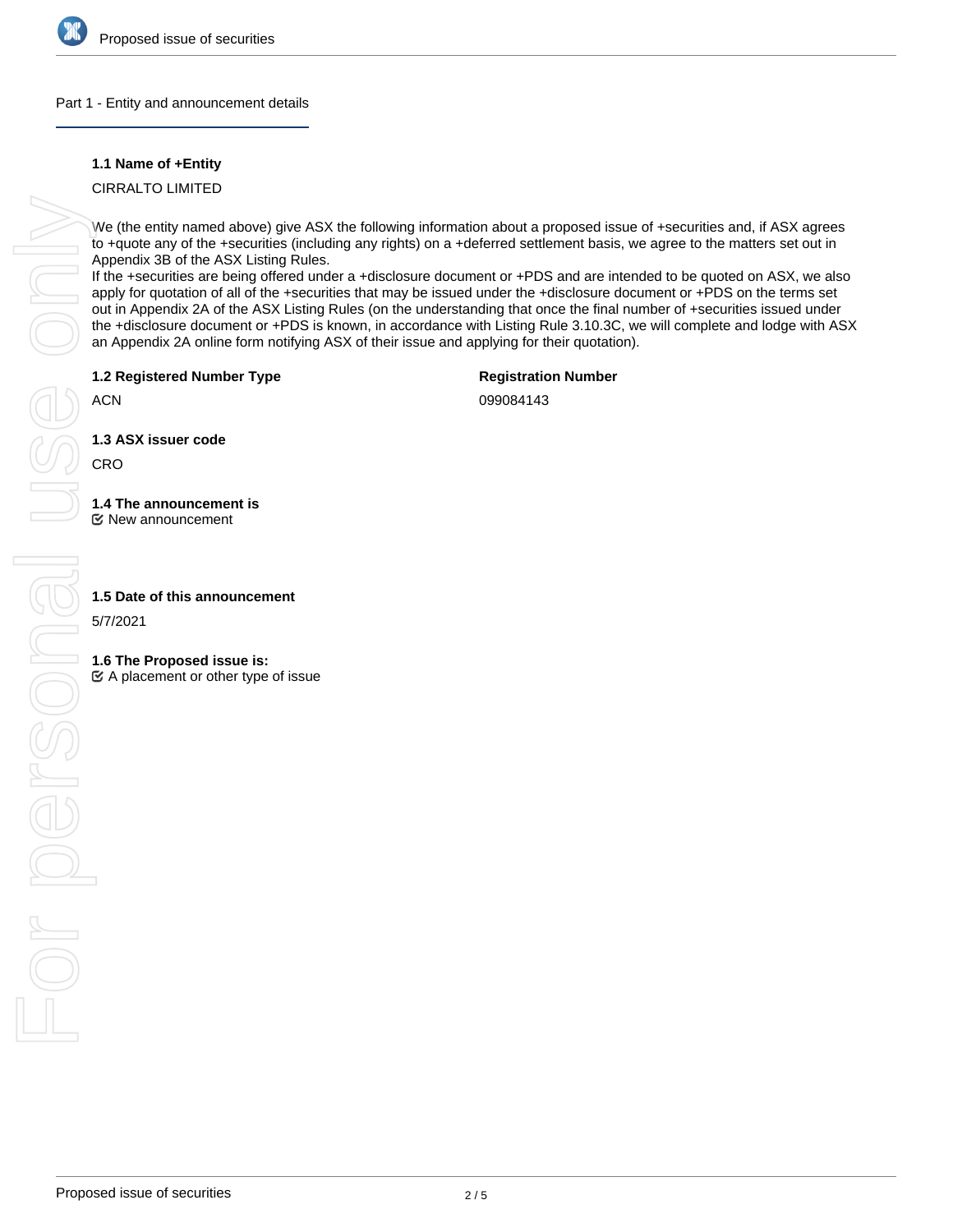

#### Part 7 - Details of proposed placement or other issue

**7A.1 Do any external approvals need to be obtained or other conditions satisfied before the placement or other type of issue can proceed on an unconditional basis?** Yes

7A.1a Conditions

| <b>Approval/Condition</b> | Date for determination | Is the date estimated or | ** Approval             |
|---------------------------|------------------------|--------------------------|-------------------------|
| Other (please specify in  | 31/8/2021              | actual?                  | received/condition met? |
| comment section)          |                        | <b></b> ∉ Actual         |                         |

#### **Comments**

Completion of the acquisition under the SSA is subject to satisfaction (or waiver, as applicable) of a number of conditions precedent as outlined in the Company's announcement of 5 July 2021.

Part 7B - Issue details

**Is the proposed security a 'New class' (+securities in a class that is not yet quoted or recorded by ASX) or an 'Existing class' (additional securities in a class that is already quoted or recorded by ASX)?** Existing class

**Will the proposed issue of this +security include an offer of attaching +securities?** No

Details of +securities proposed to be issued

## **ASX +security code and description**

CRO : ORDINARY FULLY PAID

#### **Number of +securities proposed to be issued**

132,951,740

## **Offer price details**

**Are the +securities proposed to be issued being issued for a cash consideration?** No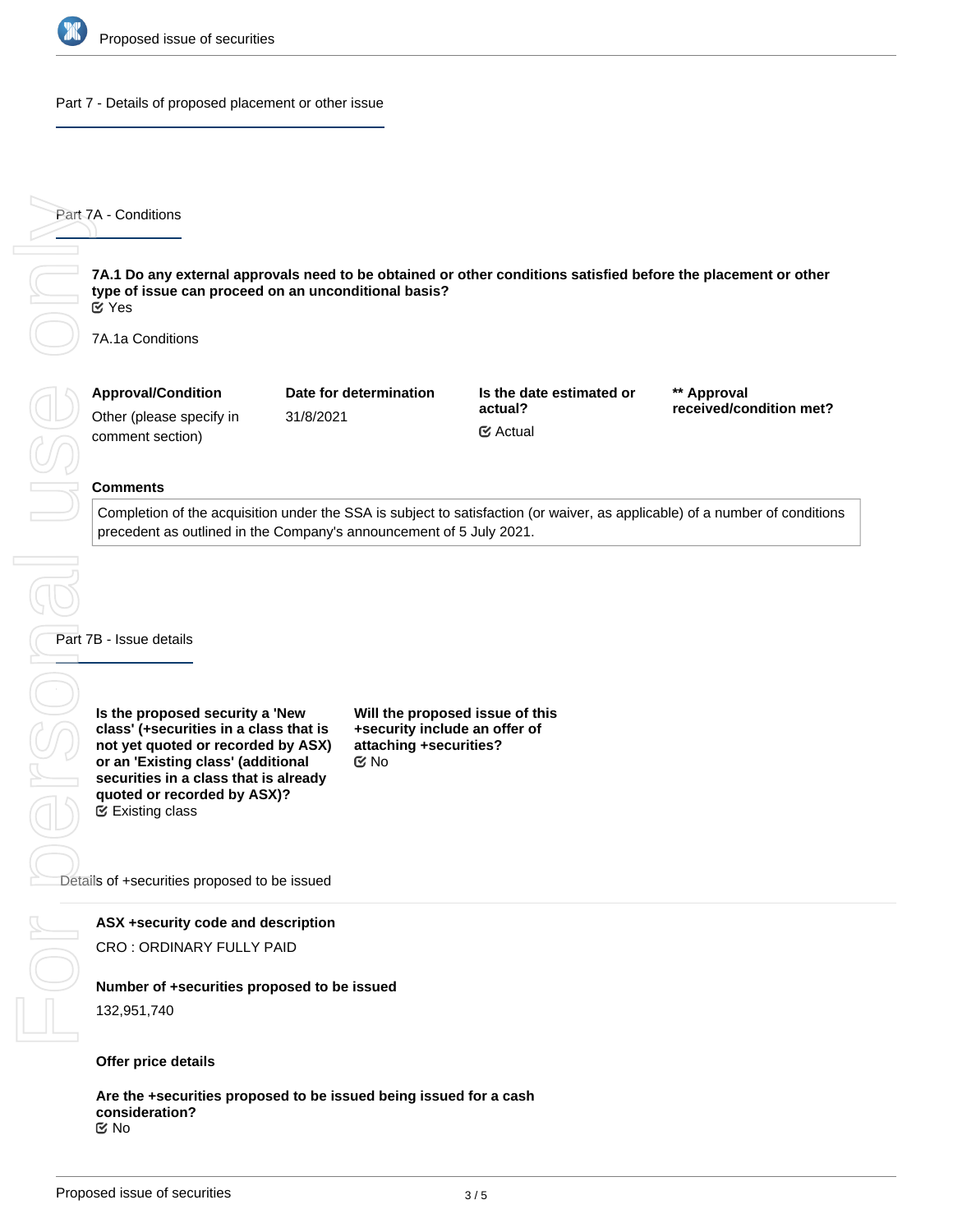

#### **Please describe the consideration being provided for the +securities**

Shares will be issued to shareholders of Invigo Pty Ltd in consideration for the acquisition of 100% of the issued capital of Invigo Pty Ltd.

**Please provide an estimate of the AUD equivalent of the consideration being provided for the +securities**

0.075000

**Will these +securities rank equally in all respects from their issue date with the existing issued +securities in that class?** Yes

**7C.1 Proposed +issue date** 7/9/2021

Part 7D - Listing Rule requirements

**7D.1 Has the entity obtained, or is it obtaining, +security holder approval for the entire issue under listing rule 7.1?** No

**7D.1b Are any of the +securities proposed to be issued without +security holder approval using the entity's 15% placement capacity under listing rule 7.1?** Yes

**7D.1b ( i ) How many +securities are proposed to be issued without security holder approval using the entity's 15% placement capacity under listing rule 7.1?**

132,951,740

**7D.1c Are any of the +securities proposed to be issued without +security holder approval using the entity's additional 10% placement capacity under listing rule 7.1A (if applicable)?** No

**7D.2 Is a party referred to in listing rule 10.11 participating in the proposed issue?** No

**7D.3 Will any of the +securities to be issued be +restricted securities for the purposes of the listing rules?** No

**7D.4 Will any of the +securities to be issued be subject to +voluntary escrow?** Yes